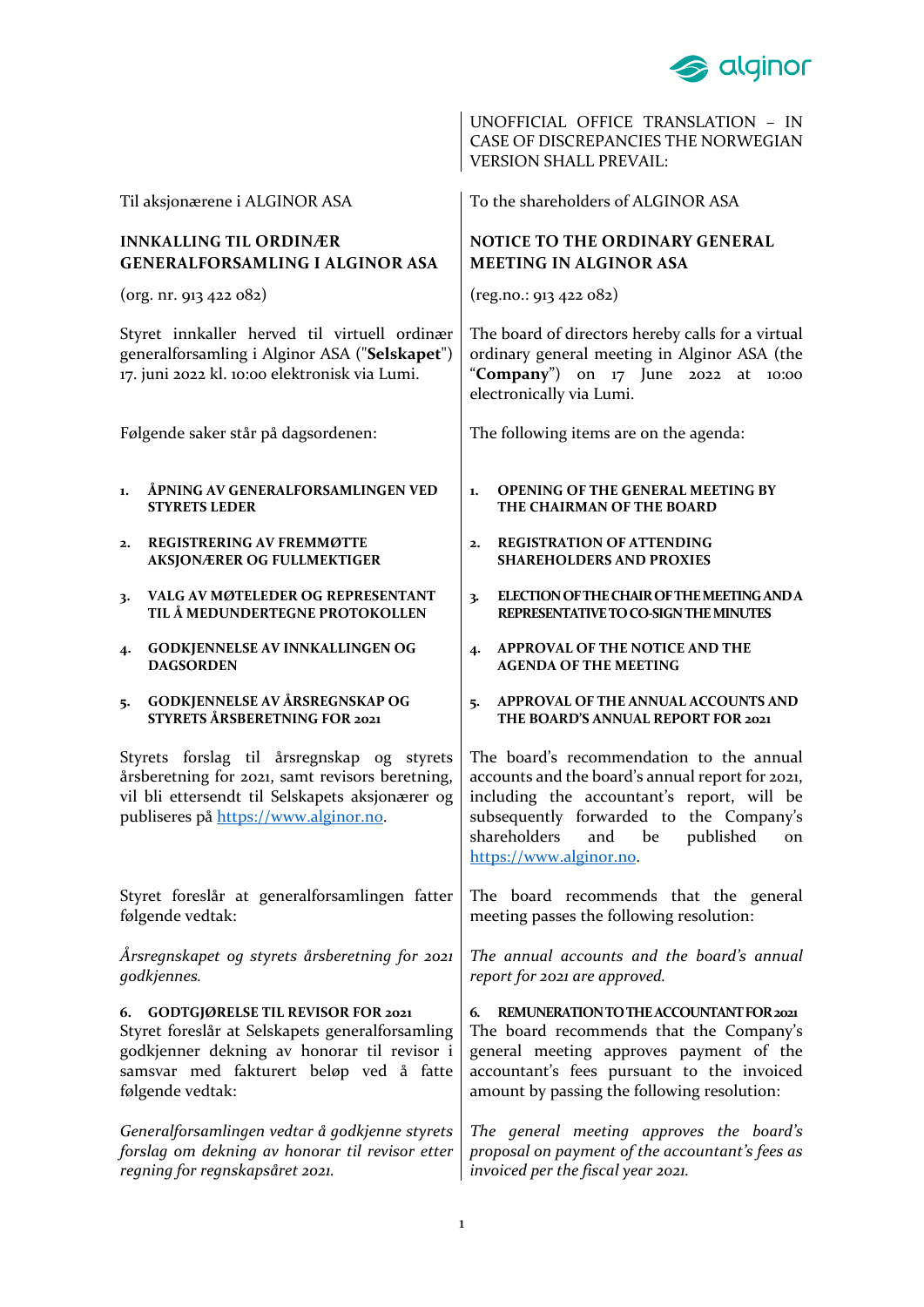### **7. GODTGJØRELSE TIL STYRETS MEDLEMMER FOR 2021**

Styret foreslår at generalforsamlingen fatter følgende vedtak:

"*Det utbetales NOK 725 000 i godtgjørelse til styrets medlemmer for perioden 2021 til 2022, fordelt som følger: NOK 50 000 til Øyvind Gjerde (styreleder per 17.12.21), NOK 150 000 til Thorleif Thormodsen (styreleder f.o.m. 17.12.21), NOK 100 000 til Bjørn Bugge, NOK 100 000 til Åse Tveit Samdal, NOK 100 000 til Hans Sandvold, NOK 100 000 til Gisle Løhre Johansen, NOK 75 000 til Turid Thormodsen, og NOK 50 000 til Kari Eikeskog."*

## **8. VALG AV NYTT STYRE**

Styremedlemmene Turid Thormodsen og Kari Eikeskog har flyttet utenlands i forbindelse med arbeid, og trer av denne grunn ut av styret etter eget ønske.

I den anledning foreslås Kristine Klaveness og Siv Gausdal Eriksen som nye styremedlemmer for to år.

Styremedlemmene Åse Tveit Samdal og Bjørn Bugge er på valg ved årets generalforsamling. Styret foreslår å innstille begge for to nye år.

Styret foreslår at generalforsamlingen fatter følgende vedtak:

*"Åse Tveit Samdal, Bjørn Bugge, Kristine Klaveness og Siv Gausdal Eriksen velges som styremedlemmer for to år.* 

*Etter dette består Selskapets styre av følgende medlemmer: Thorleif Thormodsen (styrets leder), Åse Tveit Samdal, Bjørn Bugge, Hans Sandvold, Gisle Løhre Johansen, Kristine Klaveness og Siv Gausdal Eriksen."*

# **9. VALG AV VALGKOMITÉ**

Styret foreslår at generalforsamlingen fatter følgende vedtak:

*"Per Sørlie, Thorleif Thormodsen, Sten Stenersen og Diana Rucinschi velges som medlemmer av valgkomiteen for ett år."*

#### **7. REMUNERATION TO MEMBERS OF THE BOARD FOR 2021**

The board recommends that the general meeting passes the following resolution:

*"A total of NOK 725 000 shall be paid as remuneration to the board's members for the period 2021 to 2022, allocated as follows: NOK 50 000 to Øyvind Gjerde (chairman per 17.12.21), NOK 150 000 to Thorleif Thormodsen (chairman from 17.12.21) NOK 100 000 to Bjørn Bugge, NOK 100 000 to Åse Tveit Samdal, NOK 100 000 to Hans Sandvold, NOK 100 000 to Gisle Løhre Johansen, NOK 75 000 to Turid Thormodsen, and NOK 50 000 to Kari Eikeskog."*

## **8. ELECTION OF BOARD MEMBERS**

Board members Turid Thormodsen and Kari Eikeskog have moved abroad in connection with their work, and therefore wish to resign from the board at their own request.

Kristine Klaveness and Siv Gausdal Eriksen are recommended as new board members for two years.

Board members Åse Tveit Samdal and Bjørn Bugge are up for election at this year's general meeting. The board proposes to nominate both for two new years.

The board recommends that the general meeting passes the following resolution:

*"Åse Tveit Samdal, Bjørn Bugge, Kristine Klaveness and Siv Gausdal Eriksen are elected as board members for two years.* 

*After this the Company's board consists of the following members: Thorleif Thormodsen (chairman), Åse Tveit Samdal, Bjørn Bugge, Hans Sandvold, Gisle Løhre Johansen, Kristine Klaveness and Siv Gausdal Eriksen."*

#### **9. ELECTION OF NOMINATION COMMITTEE**

The board recommends that the general meeting passes the following resolution:

*"Per Sørlie, Thorleif Thormodsen, Sten Stenersen and Diana Rucinschi are elected as members of the nomination committee for one year."*